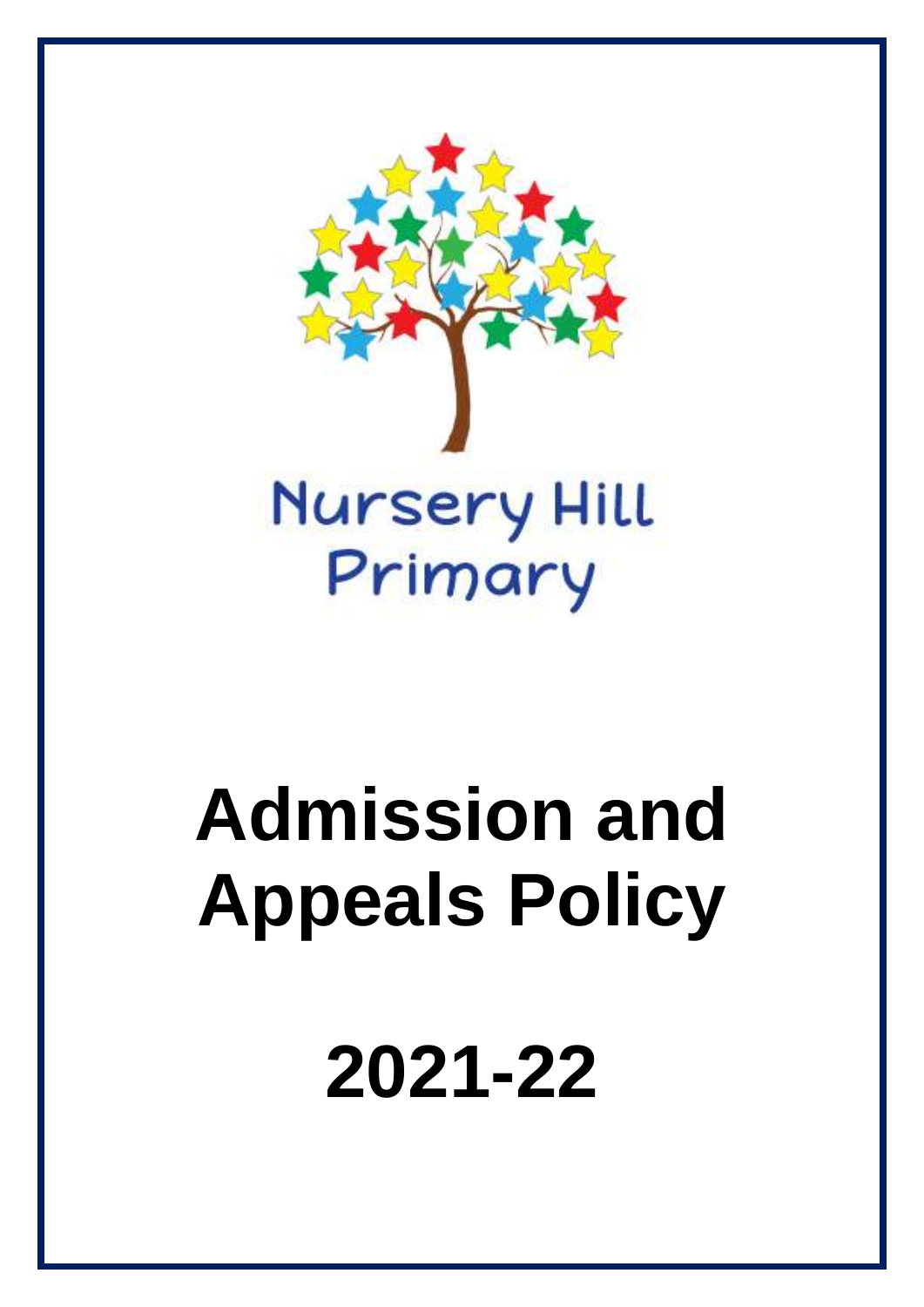#### **PARENTAL PREFERENCE**

Section 86 of the School Standards and Framework Act 1998 requires the Local Authority to make arrangements for parents to express a preference as to the school at which they wish education to be provided.

It is the Duty of the Local Authority to comply with any preference expressed unless compliance with the preference would prejudice the provision of efficient education or the efficient use of resources.

## **CRITERIA**

- 1. Looked after Children (In Public Care).
- 2. Children of staff who are employed at Nursery Hill Primary School
- 3. Children with a brother or sister already at the school who will still be in attendance.
- 4. Children who live nearest the school:
- Within each of these categories, priority is given to those who live nearest the school, calculated on the basis of a straight-line measurement between home and school.

#### **CHILDREN WITH A STATEMENT OF SPECIAL EDUCATIONAL NEEDS**

Any child with a statement of special educational needs is required to be admitted to the school that is named in the statement. This gives such children overall priority for admission to the named school. This is not an oversubscription criterion.

#### **LOOKED AFTER OF PREVIOUSLY LOOKED AFTER CHILDREN**

A 'looked after child' or a child who was previously looked after but immediately after being looked after became subject to an adoption, residence, or special guardianship order. A looked after child is a child who is (a) in the care of a local authority, or (b) being provided with accommodation by a local authority in the exercise of their social services functions (see the definition in Section 22(1) of the Children Act 1989). In the case of previously looked after children, admission authorities may request a copy of the adoption order, residence order or special guardianship order and a letter from the local authority that last looked after the child confirming that he or she was looked after immediately prior to that order being made.

#### **SIBLING**

Siblings (brothers or sisters) are considered to be those children who live at the same address and either:

Have one or both natural parents in common;

Are related by a parent's marriage; Are adopted or fostered by a common parent;

Unrelated children living at the same address, whose parents are living as partners, are also considered to be siblings;

Children not adopted or fostered or related by a parent's marriage or with one natural parent in common, who are brought together as a family by a same sex civil partnership and who are living at the same address, are also considered to be siblings.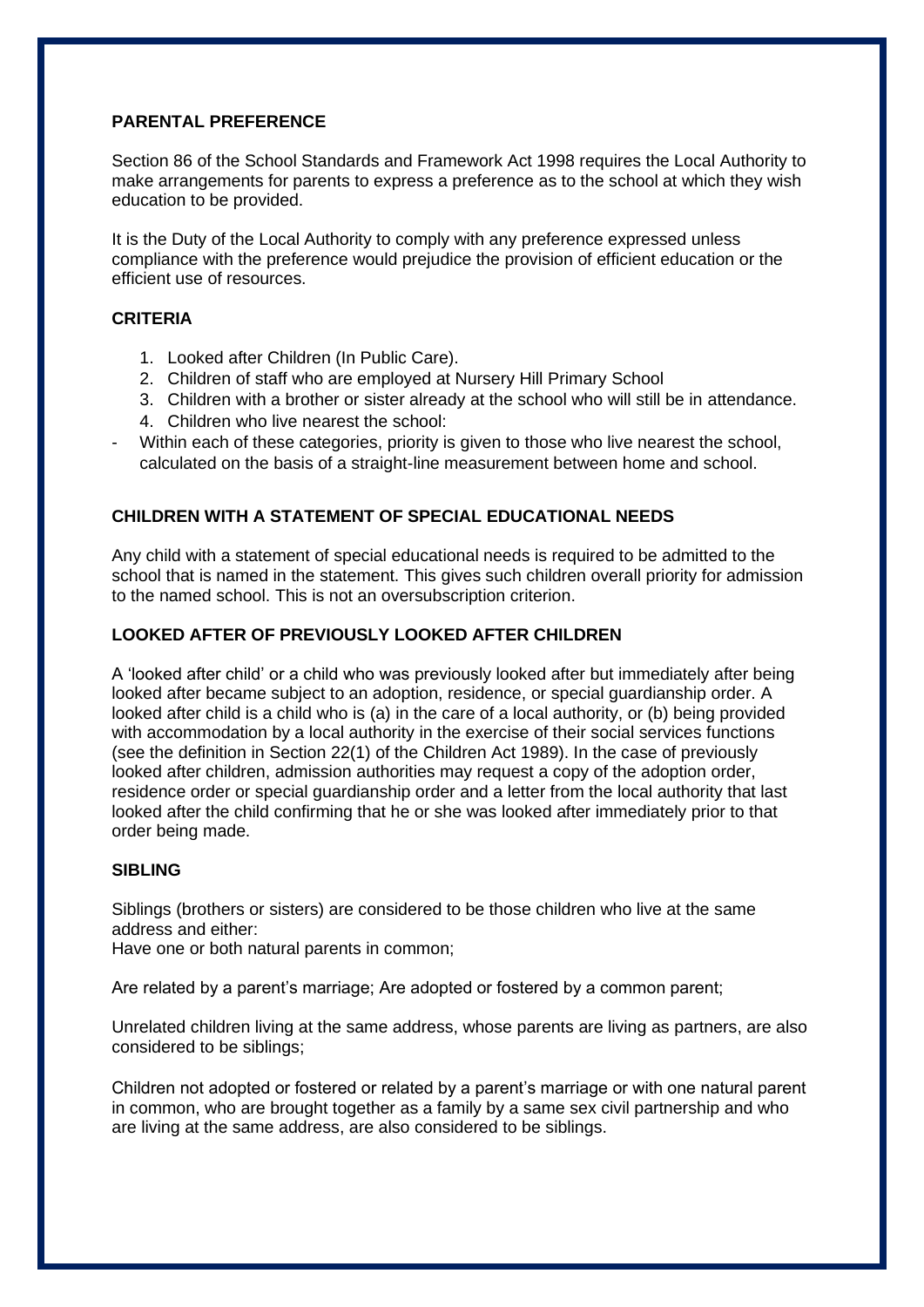#### **DISTANCE**

Distances are calculated on the basis of a single-line measurement between the applicant's home address and a point decided by the school (usually the front gates). The Local Authority uses a computerised system, which measures all distances in meters. Ordinance Survey supply the co-ordinates what are used to plot an applicant's home address and the address of the school.

#### **SHARED RESPONSIBILITY**

Where parents have shared responsibility for a child, and the child lives with both parents for part of the week, then the main residence will be determined as the address where the child lives the majority of the week. Parents may be requested to supply documentary evidence to support the address used.

#### **FINAL QUALIFIER**

In a very small number of cases it may not be possible to decide between the applications of those students who are the final qualifiers for a place, when applying the published admission criteria.

For example, this may occur when children in the same year group live at the same address, or where there are twins, or if the distance between the home and school is exactly the same, for example, blocks of flats. If there is no other way of separating the application according to the admissions criteria and to admit both or all of the children would cause the Published Admission Number for the child's year group to be exceeded, the local Authority will use a computerised system to randomly select the child to be offered the final place.

In the event of this occurring with twins or other multiple birth applicants, schools will be asked to admit over their Published Admission Number to accommodate the students.

#### **WAITING LISTS**

Waiting lists will not be fixed following the offer of places. They are subject to change. This means that a child's waiting list position during the year could go up or down. Any applicants will be added to the school's list in accordance with the order of priority for offering places. Waiting lists will be maintained until the end of each academic year.

### **APPEALS**

Parents who wish to appeal against the decision of the governors to refuse their child a place in the school may apply in writing to Chair of Governors. Appeals will be heard by an independent panel.

#### **IN YEAR APPLICATIONS**

Applications made outside the normal admissions round (in-year admissions) should be made directly to the school. Parents/carers can apply for a place for their child at any time and to any school.

On receipt of an in-year application, the school will notify the local authority of both the application and its outcome, to allow the local authority to keep up to date with figures on the availability of school places in Nuneaton.